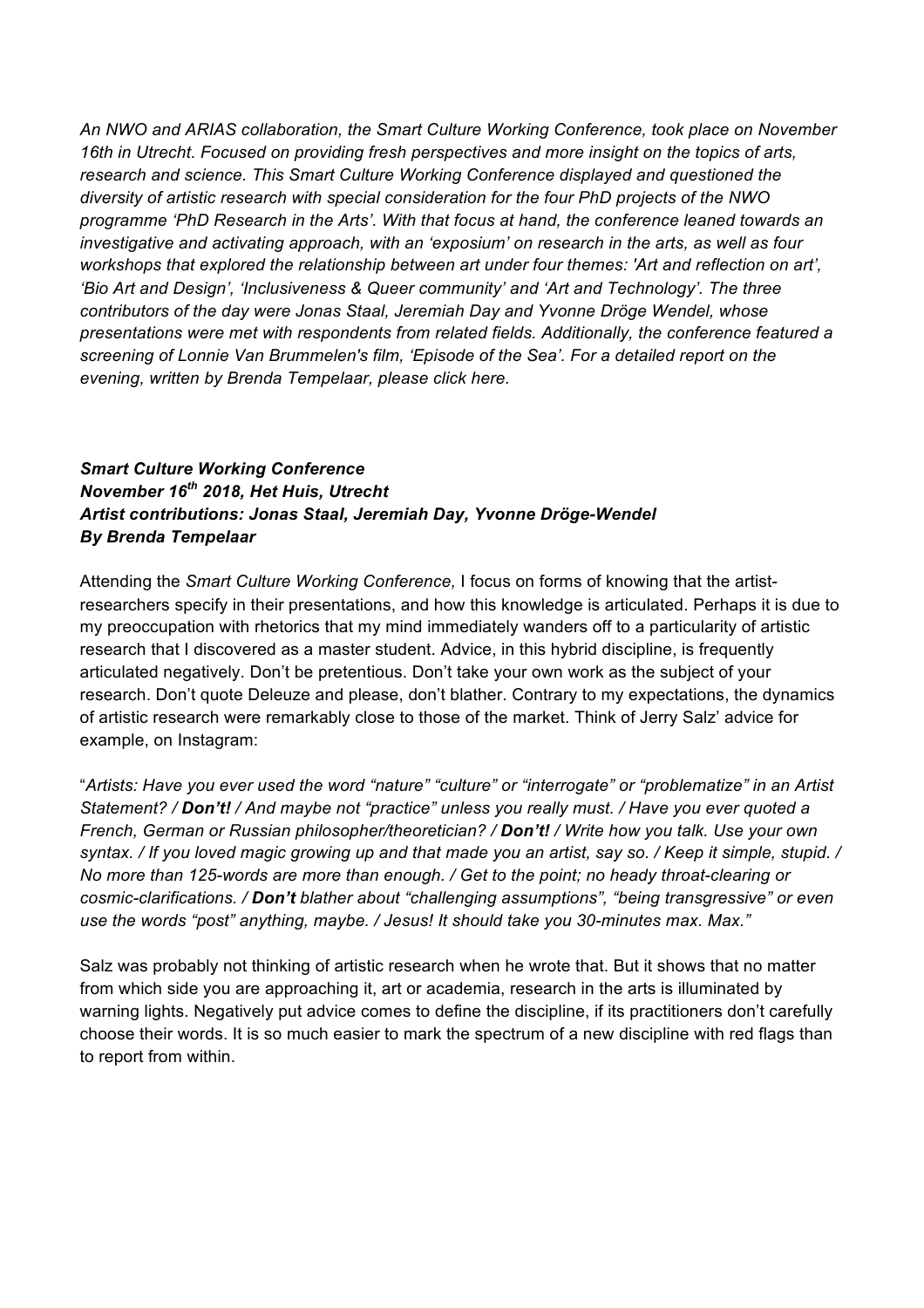

Image credit: Ilya Rabinowitz

## **Jonas Staal:** *To Make a World: Propaganda Art in the 21st Century*

The first artist presentation of the day is by Jonas Staal. His talk takes place in the theatre, where Staal's speech is delivered from behind the lecture stand. The organisation of the talk instantly connects it to speeches by politicians, or scholarly lectures. A lecture stand is ceremonial in itself: the only time I saw it being used in art school was on diploma day. Beamed onto the screen behind him is a classic slideshow of images, most of which are documentary images of recent exhibitions or research findings. This formal presentation suits him, and sets up the audience for the rhetorics to come, as they play a major role in his research.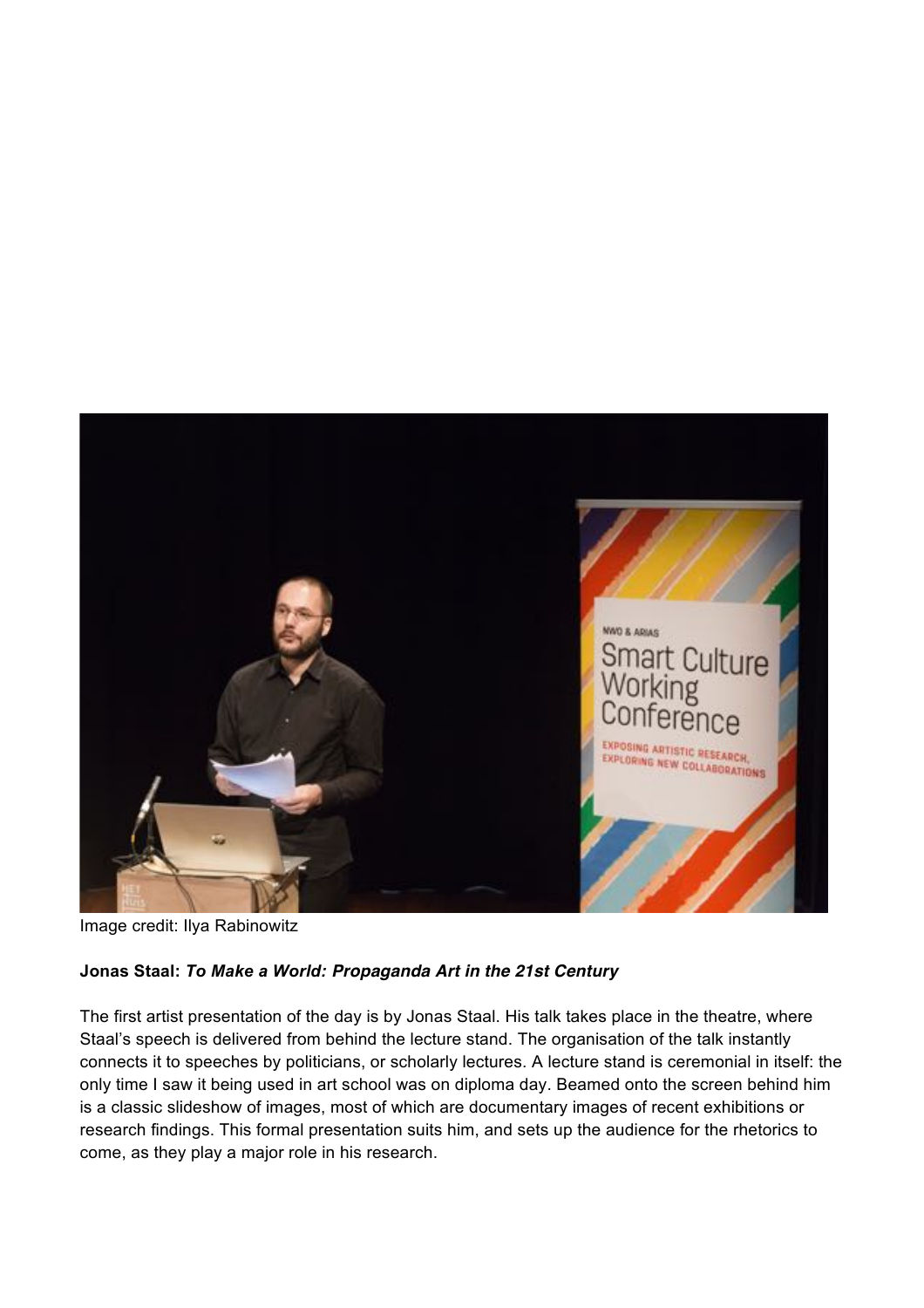When he writes, his earnest tone of voice sometimes takes the form of a manifesto, while the visual language deployed in his exhibitions is akin to architecture and social interventions. As his respondent Nav Haq, curator of M HKA, points out afterwards: "unlike the rest of us, Jonas Staal is not blinded in the headlights." What he means to say is that Staal is able to focus, in a media landscape of distractions. His thesis *To Make a World: Propaganda Art in the 21st Century*deals with the relation between art, democracy and propaganda. It explores the ways in which art was subordinated to political power play. Many of his articles were published by *e-flux*, and I read a recent essay of his in *De Groene Amsterdammer,* which I believe was not even in the art section. His doctorate moves beyond the walls of the research institute, playing an international role in political debates. Navigating between exhibitions, essays and artist talks like today, Staal's combined research contributes to our understanding of art and how it can engage in constructing new understandings of power.

The first image shown is a rendering of *Democracity:* Henry Dreifuss' utopian city-of-the-future housed by the Theme Center of the 1939 New York World Fair. The image serves as an example of a capitalist bubble, a subject frequently talked about by Staal. The interior display of this utopian model was experienced walking on a moving sidewalk while a slide presentation was projected onto the dome of the sphere. After exiting, visitors could descend to ground level via a spiral ramp that partially encircled the Perisphere. By showing this image, Staal introduces his claim that utopian plans for the urban fabric are political mechanisms of control.

Talking about the performance of power as art, Staal's talks addresses media coverage of the election of Trump and the news channel of Islamic State. His words relate to democracy, capitalism, propaganda, power, and state abstraction. I notice that he is a frequent user of utopian verbs, such as 'build' and 'imagine'. Creation, to paraphrase him briefly, is not merely a message sent into the world but an attempt to affect that world. Art, according to Staal, is an alternative headspace, from which an actual effect can be exerted onto the world it questions.

Research, in Staal's work, seems to involve a lot of newspaper reading. By extensively informing himself on the subject matter, Staal obtained a position of mediator between the general public and hidden trails of media coverage. "If you do not know who Sarah Palin is, I envy you deeply", he remarks. The audience laughs. But there is an important truth enclosed in the concept of this joke: by engaging in this long-term research trajectory of the doctorate, Staal's knowledge of shifts in democracy and media coverage has taken on exceptional forms, giving rise to a persona of expertise.

His expertise becomes apparent for example in the images he shows from an exhibition he organised at Het Nieuwe Instituut in Rotterdam, open to the public from April to September 2018. *Steve Bannon: A Propaganda Retrospective* was a collected screening of propaganda films made by Steve Bannon, prior to becoming Donald Trump's chief strategist and senior counselor. I recall my visit to the exhibition, browsing the attic space that is awkwardly divided into narrow corridors. I remember wondering how it happened that almost everyone knows who Steve Bannon is, but that his artistic output remains an obscure detail in his biography.

Besides extending his knowledge of a topic beyond the average, it characterises Staal's research methods to portray narratives firsthand. That's what he did by providing a stage for Steve Bannon instead of responding to his work himself (he could have also made a work about it). He also uses this method of staging protagonists in his ongoing project *New World Summit.* In his talk, he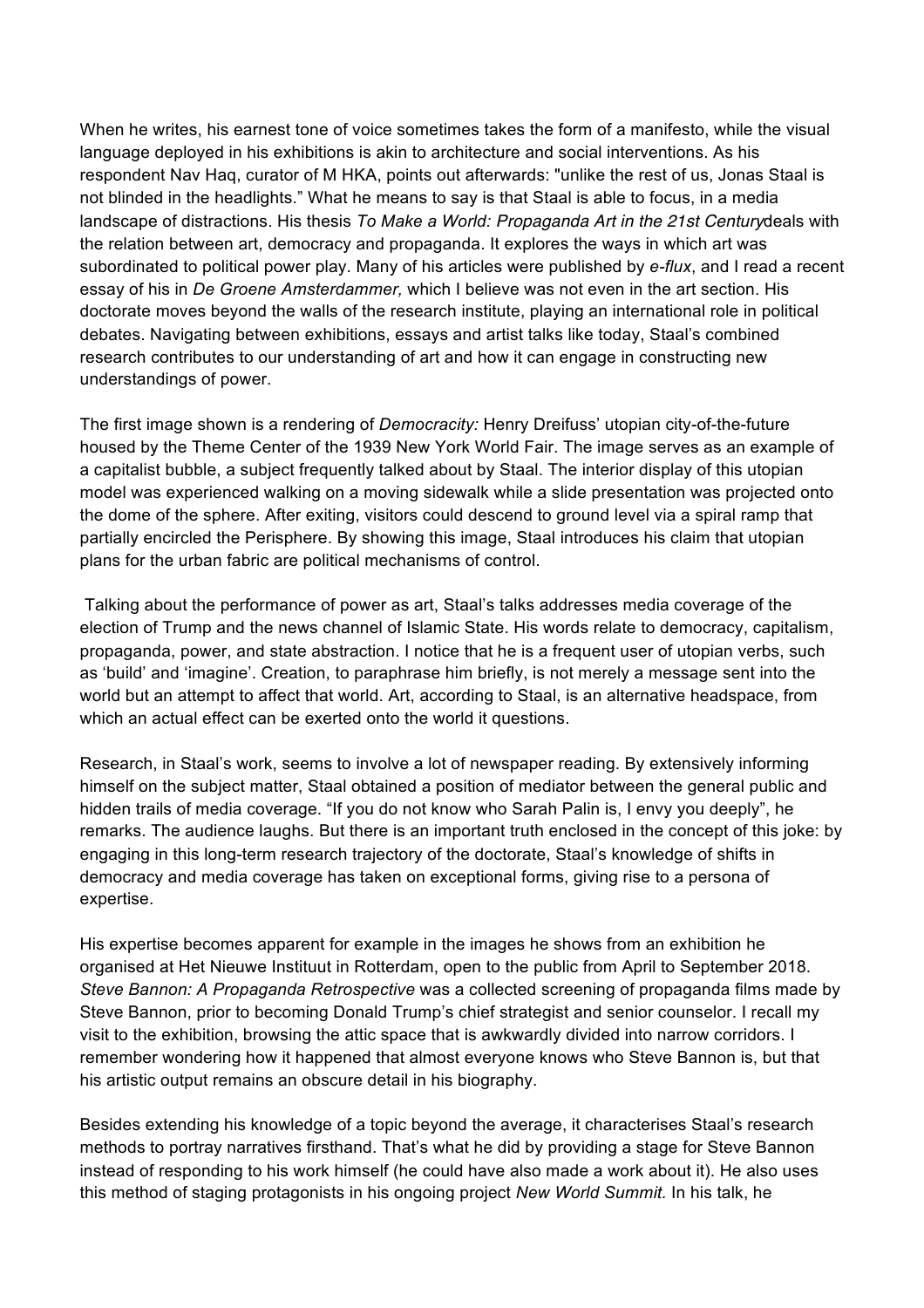addresses two iterations of the summit, one at BAK Utrecht and the other in Rojava. In *New Word Summit,* he invites organisations outside of the democratic system to gather. The image on the screen depicts a group of people inside an oval shaped wooden construction, with printed maps, and graphic signs indicating the different participants. The summit focuses on the use of so-called designated lists of terrorist organisations, which are employed to systematically ban and isolate organisations from the political order. It facilitated representatives of the Kurdish Women's Movement, the Basque Independence Movement, the National Liberation Movement of Azawad and the National Democratic Movement of the Philippines, as well as lawyers, public prosecutors, judges and governmental advisors involved in high profile cases after the passing of the Patriot Act in the United States. It resists the rise of military and colonial stakes and a hunger for expansion under the flag of democracy and freedom, known, to speak with Staal's words, as the war against terror.

Staal's gatherings, exhibitions and texts warn of the power of the image. His aim is to convince the public that whatever it is that we perceive as reality, is altered. Accompanying Al-Furqan-media and Donald Trump in his repertoire are topics like Breitbart, fake news, post truth, white propaganda, black propaganda and cinema of terror. Addressing these topics I see a confident man, glancing over the audience with a sense of austerity in his voice. He reminds me of the comment Ann Demeester made in the morning, when she was being interviewed as an expert on transdisciplinary curating: "Research should be curious, critical and vulnerable." But where is Jonas Staal's vulnerability? Is it in the absence of an art object? Why are we willing to accept that Staal's practice is art? His research clearly functions without the parameters of art as well, so why stick to that confine of the artistic practice?

Staal's respondent Nav Haq takes the audience on a somewhat unexpected diversion by linking Staal to two art historical reference points. First, Haq links Staal's interest in propaganda to Joseph Beuys' use of alternative facts. This reference points at Beuys being shot down from a plane in the Crimea, where, so he claimed, he was saved by Tatar tribesmen, who wrapped him in insulating layers of felt and fat to keep him from freezing to death. By now, this narrative has been conclusively disproved. Beuys was in a plane crash, which killed his pilot and badly injured him, but there were no tribesmen, no fat nor felt. It's not clear why he invented the Tatar rescue, particularly since in later life he was irritated by how frequently it was used as a Rosetta stone for decoding his idiosyncratic and remarkable artistic language. It may be that he was deliberately evading responsibility for his part in Germany's programme of total war, though it's also possible that he was, like many artists, simply engaging in an act of bombastic self‑creation.

Albeit a slight diversion, this reference does help to focus on the artistic side of Staal's research. The mention of Beuys, whose actions are widely accepted as being a relevant artistic practice to this day, serves as a legitimisation. As if the presence of Beuys makes it easier for the audience to understand why Staal is being an artist when he invites Steve Bannon to the stage.

The second reference that Haq introduces remains unclear to me, He sees a connection between Staal and VALIE EXPORT's film *Invisible Adversaries* (1977). The film features Anna, an artist, who is obsessed with the invasion of alien doubles bent on total destruction. Her schizophrenia is reflected in the juxtapositions of long movie camera takes with violently edited montages: private with public spaces; black & white with colour, still photographs with video, earsplitting sounds with disruptive camera angles. I'm not sure what the connection is between this film and the work of Staal. Unfortunately, there is no time left for Staal to answer any of Haq's questions, if there were any. I'm left with a few of my own questions. Is there a limit to how much manifesto an artistic oeuvre can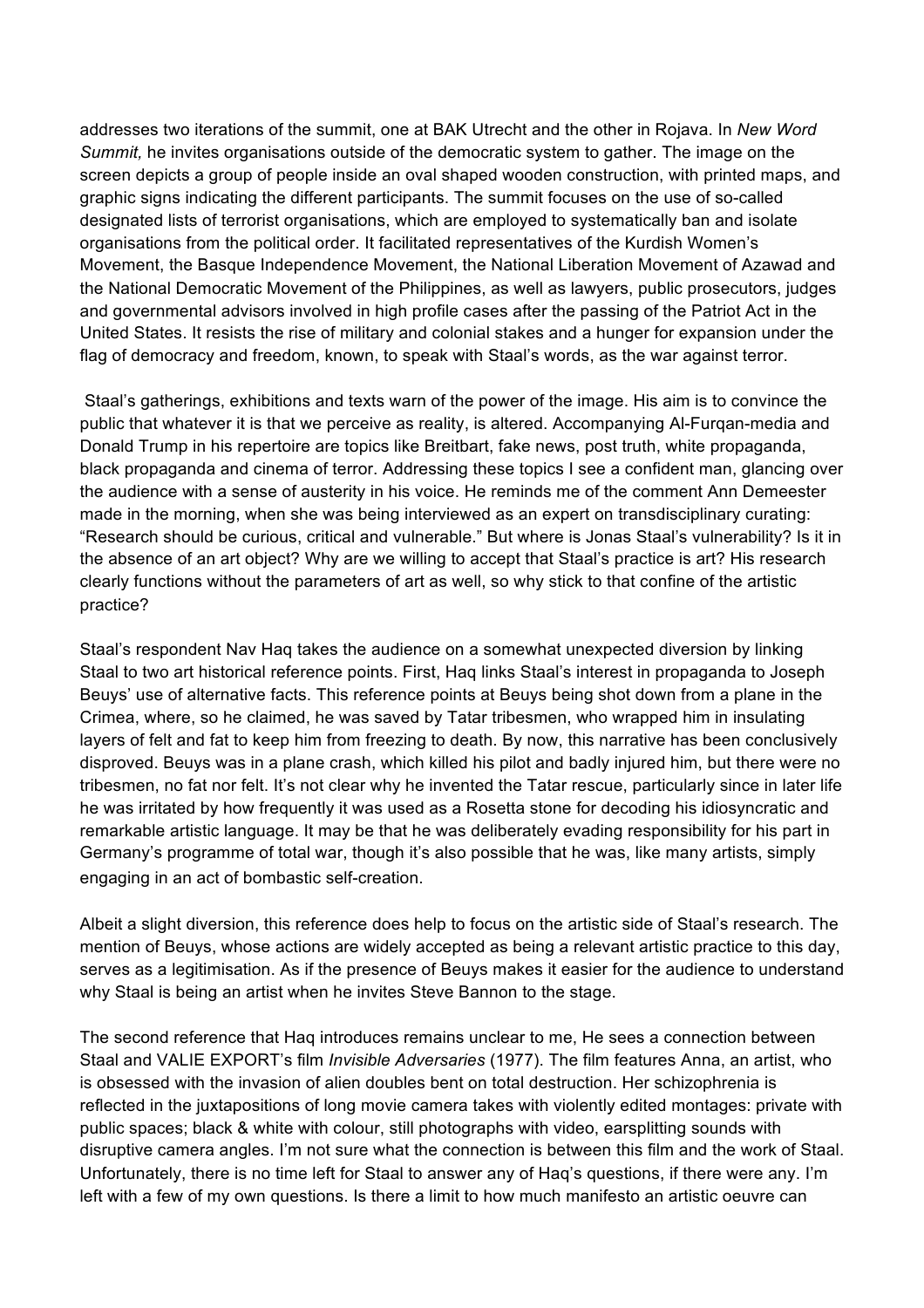carry? Does artistic work necessarily serve a purpose that is not a public function? Is art a relevant framework from which to question the war on terror?



Image credit: Ilya Rabinowitz

## **Jeremiah Day: A Kind of Imagination that has Nothing to Do with Fiction: Art in Public Life**

Jeremiah Day uses the format of the presentation itself to verbalise his interpretation of artistic research. Before starting his talk, he reduces the theatre to the size of a narrow and intimate setting behind the center stage. He gathers the audience around a table non-hierarchically, surrounding him as he invites them to an open discussion about the relationship between freedom of speech and art.

He states that it is in reference to Allan Kaprow to gather the people like that. Kaprow, both artist and writer, is one of the key figures in Day's thesis *A Kind of Imagination that has Nothing to Do with Fiction: Art in Public Life.* He is exemplary for what Day tried to achieve in his doctorate. Neither of Kaprow's two occupations, art and writing, was illustrative of the other. Also, Kaprow decided to go public with his concerns, and his work resisted art's reduction to a social function. Finally, the work of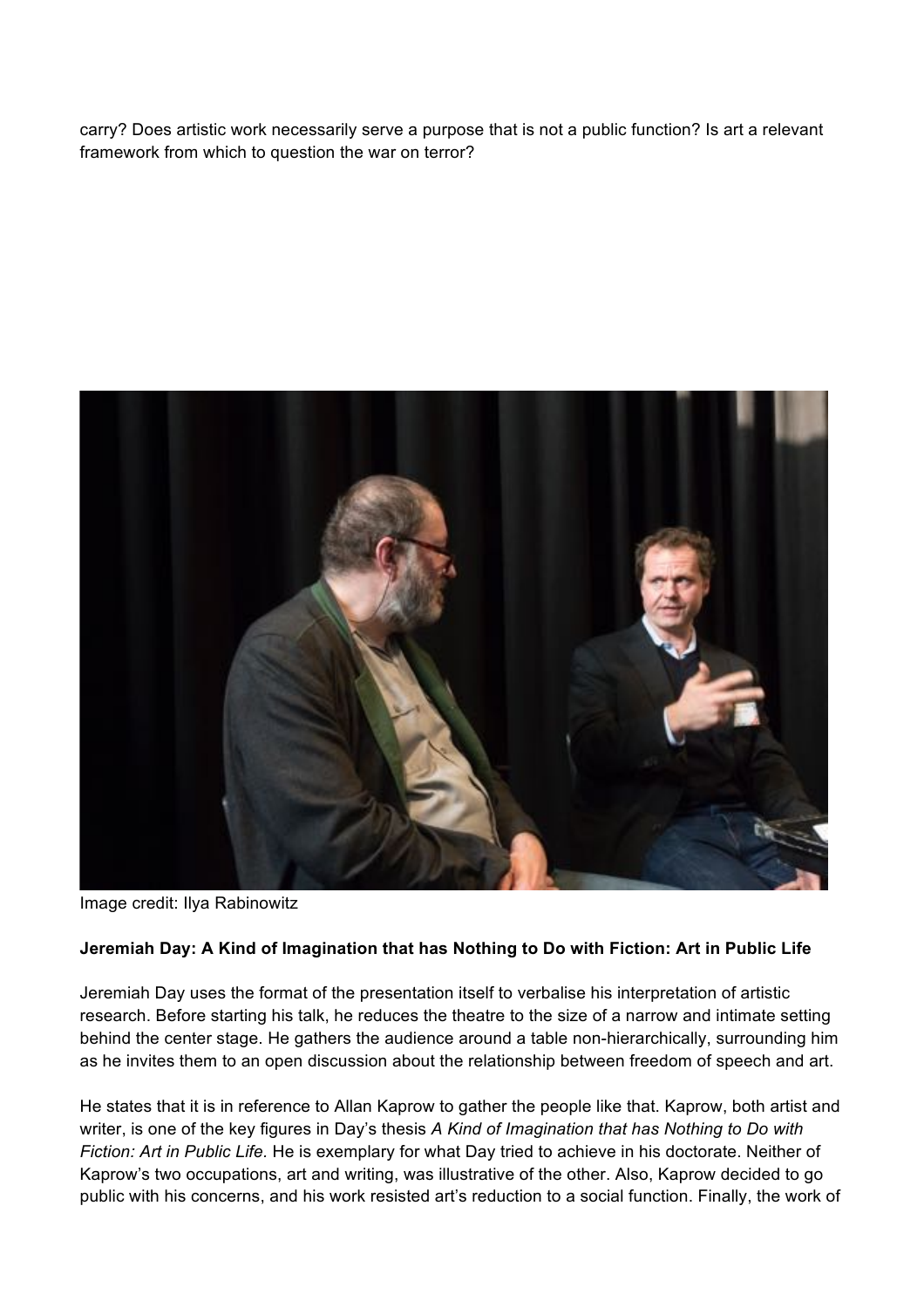art remains central, something that Day values as well. As Day points out in his thesis, he is interested in Kaprow's way of departing from the work of art, using the context of art as an ongoing test for art's capacity to have public meaning.

"People like you either for your art or for your writing, but never for doing both", he summarises the introduction of his presentation. The first minutes of his talk at the conference are spent quickly summing up a longstanding tradition of artist writings and Day, whilst having already completed his thesis*,* still makes the impression that he has not fully resolved this concept of theory and practice having to justify each other. It reminds that the doctorate is not an answer to a question, but a continuous questioning that doesn't solidify the closer one gets towards the end. Day's doctorate has been a process of looking for meaning and contextualisation as much as he was trying to move away from it. I wonder if that may be used as an explanation for the difference that exists between his artistic work and hearing him speak.

In studio 2, one of Day's performances is beamed onto the wall. It is to be described as a rambling monologue combined with improvised dance. It's theatrical, anecdotal and as always, there are lines of political history to be deciphered although the documentary is always simmering below the bodily, performative surface. Day's messages are conveyable both through bodily expressions such as rolling over the floor or waving with his arms, and through a charismatic form of speech, infused with Americanisms. Though it seems that these two messages are never fully corresponding. Day instrumentalises two modi operandi that speak two different languages, about two different subjects: politics, and being an artist. This incompatibility is easily linked to his comment that "the object is not necessarily the subject matter".

Like in his thesis, over the course of his presentation, Day changes subject multiple times. From artist writings he moves into the domain of freedom of speech. Are freedom of speech and art related to each other? If so, how? This 'if so, how so? If not, why not'-construction was borrowed from his thesis. He uses it to mark his critical approach, second-guessing the conventions in art and academia that we assume to be true.

Both his presentation at the conference and his thesis were prepared like a diary that traces the steps he took to get to the final form. There is a sense of drama in his approach, for which the final paragraph of his thesis may be illustrative. He ends four years of research with an anecdote of a night out, performing. He says to a friend: "this is it, this is the end of my PhD". Before writing that conclusive paragraph, Day's thoughts had gone towards editing a book about his collaboration partner in improvised dance, Simone Forti, or philosopher Hannah Arendt with whom he shares an interest in political totalitarian systems, or Fred Dewey who he shares an interest in public space with, and Amiri Baraka who also used drama and poetry to address racism and inequality.

The people that were influential for Day's thoughts on art and public life, also helped him gain a clear view on art institutions and their operating systems. Day warns the audience that "support is not always given by the ones who come up with the money". According to him, when somebody enrolls in a PhD-trajectory, a trade is being made. In return for his independence and intellectual freedom he says he had to engage in a deep, long-term commitment to an institution. It implies that there is some kind of loss in that trade, but it remains unclear what it is exactly, that an institution takes from you in that moment.

The monologue introducing his doctorate is relatively short, and Day seems keen on moving on to his recent interest in freedom of speech within the confines of art. The rest of the time is used talking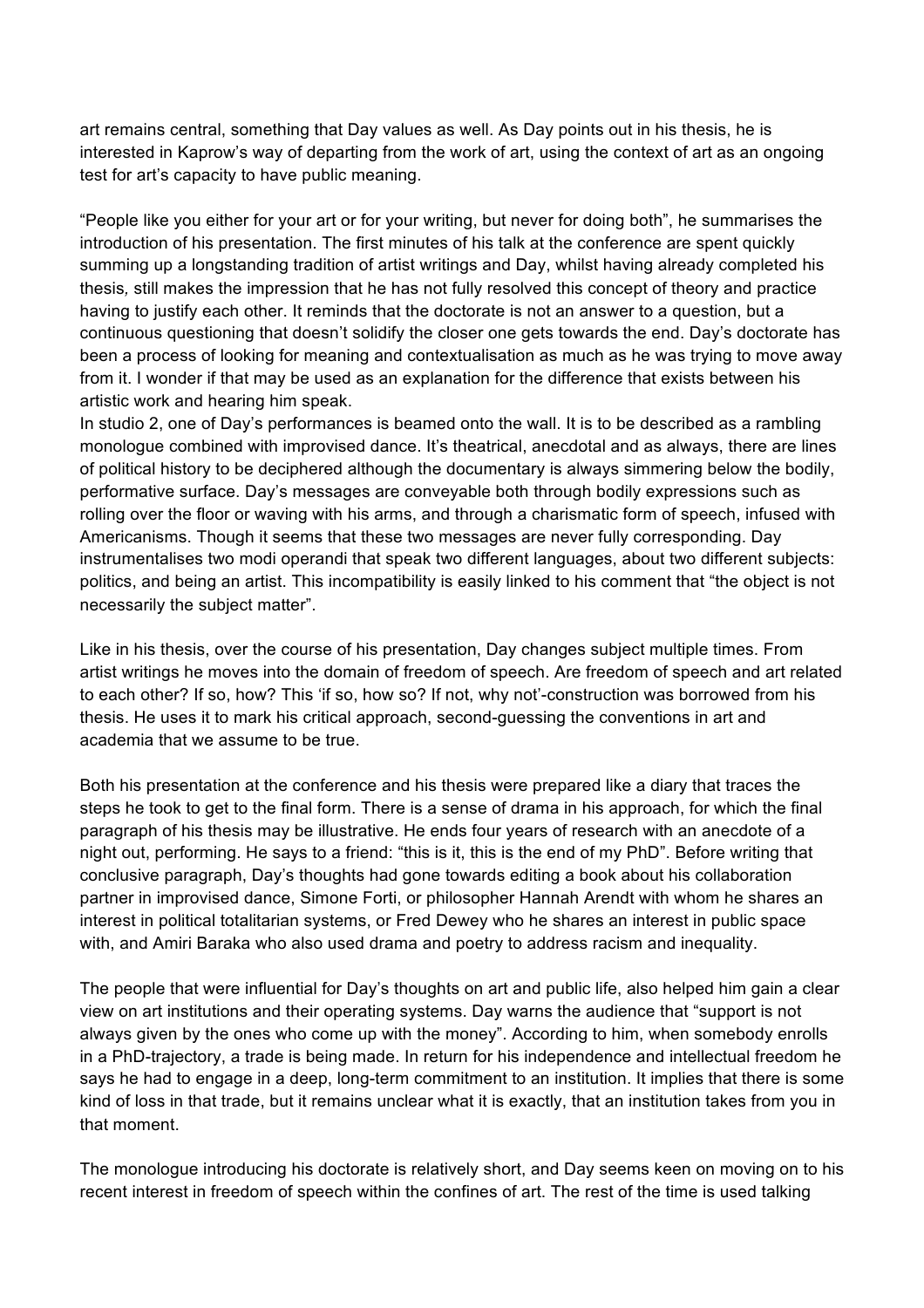amongst the group about whether or not it is useful to define artistic research. We talk about institutional collaborations and funding. According to Day, we have been unambitious so far, in dealing with research, defining it and claiming a space for it within the humanities. Moreover, he asks how it was possible that we did not put art itself at the base of the PhD? He wonders if artistic research is a legitimation exercise, which is interesting in relation to what happened earlier on the day, when Nav Haq legitimised Jonas Staal's artistic decisions.

One of the reasons why there is a focus on legitimisation in artist-research, Day states, is that "culture has lost its category". He states this in reference to the rise of the creative industries that seemingly annexed culture in the Netherlands. Someone in the audience from NWO speaks up and states that the creative industries as a term was necessary to plug the pilot that funded Day's research as well as that of the three other speakers of the day. She points out that our definition of creative industries may differ from NWO's definition: creative industries is everything in which copyright applies. She may very well be right, because when I hear 'creative industries' I think of Richard Florida, stating that the creative class is the driving force behind economic development in post-industrial cities.

The question of culture losing its category leads us towards a discussion about liberalism changing the educational system and the humanities in particular. Intriguing in that sense is Day's remark that "we lack a cultural argument". He claims that the humanities are trying to fit in rather than question things. This, he says, is a dangerous state to be in for any institution, and it renders the position of the researcher precarious as well. Strengthening his claim is his quotation of Chris Lorentz' book title "If you're so smart how come you're not rich?". This edited book about universities in The Netherlands is critical of liberalism as a cure for culture and warns of an unaccessible education system.

Day's respondent Felix Gmelin continues on the topic of the artist having to be more entrepreneurial. We discuss economic models for artists and someone in the audience remarks that economy itself is a cultural artefact, on which both Day and Gmelin seem to agree. Artistic research seems to have developed its own economic model, and it makes me think of funding applications. They literally say: all artists can apply, including painters, sculptors, filmmakers, performers and artistic researchers. It is telling that they're called last, they're excluded from any other categories, and they are mentioned in line with material definitions. It seems that Day is supportive of a more permanent definition of artistic research, because he thinks that it would enhance the social position of the artist-researchers, when applying for funding for instance, if we were more ambitious in framing our work. Audience member Sher Doruff challenges this viewpoint: "could you be very specific on your definition of artistic research?" she asks him, rhetorically. What she means to emphasise is "what is *your* definition?". For even though culture may have lost its category, most of us seem to agree that artistic research cannot and should not be described oppressively.

In line with what Doruff is saying, audience member and cultural theorist and filmmaker Mieke Bal makes a compelling case for artistic research to remain undefined: "let's keep playing with the term" she says, "for it is much better to be a good artist than a mediocre scholar".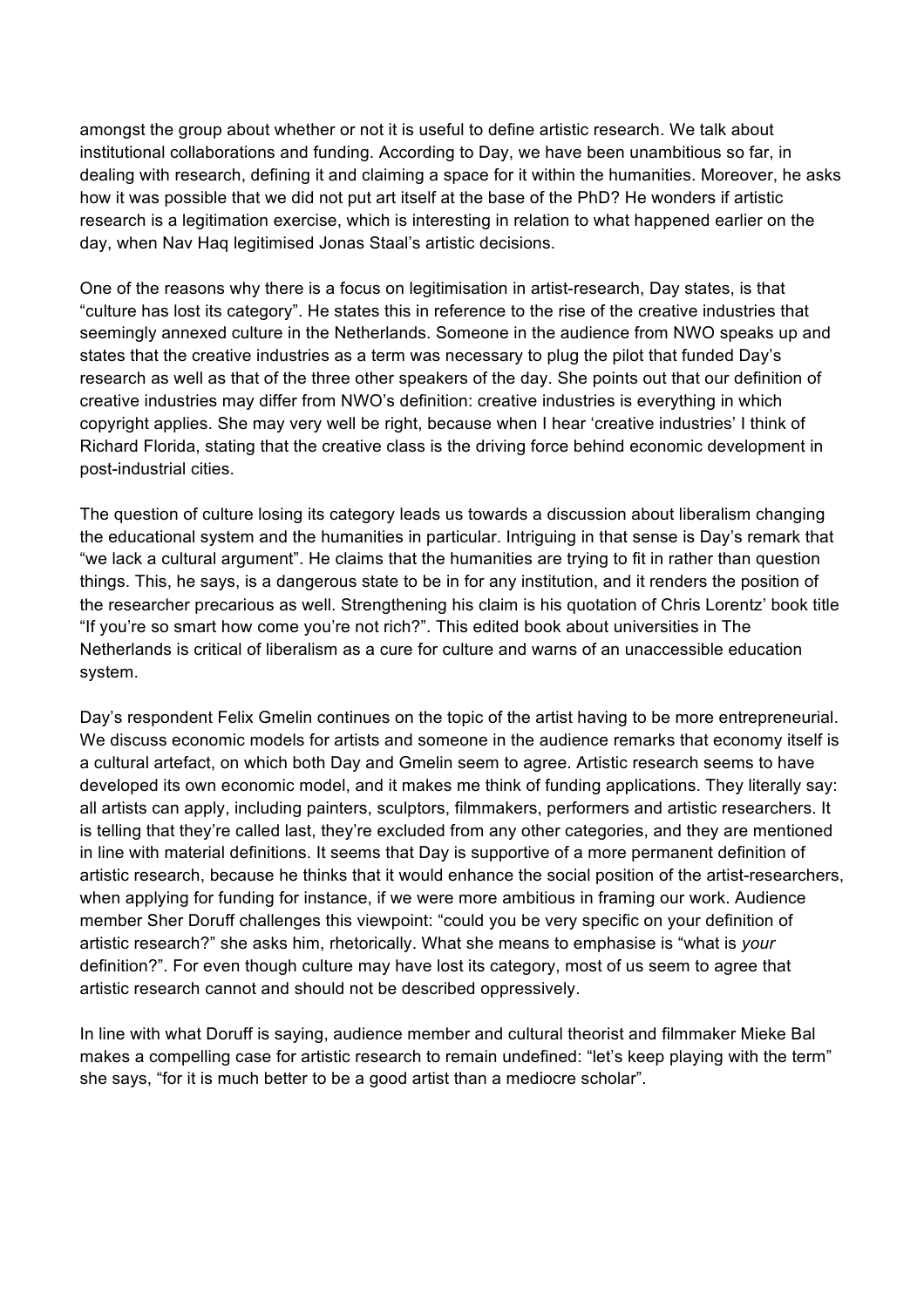

Image credit: Niek [Hendrix](http://niekhendrix.com/)

## **Yvonne Dröge-Wendel: 'The Performative and Relational Abilities of Things'**

I first heard of the artist Yvonne Dröge Wendel in school, when one of my classmates was copying fruit, phones and furniture with clay. Our teacher told us that Dröge Wendel married a cabinet in the '90s and at that time, it was one of the silliest things I had ever heard. But the truth is that Dröge Wendel was ahead of her time. Today, her playful and philosophical approach to our interactions with objects is more popular than ever. We even came up with a name for our relation to nature that is leaving a mark on climate and atmosphere: the anthropocene. More and more people are becoming interested in the question why we design things the way we do, and why we need so much 'stuff' to live our lives.

From marrying a cabinet, Dröge Wendel moved towards an interest in artificial intelligence, which is – despite the playful approach – the philosophical angle of her doctorate. The project centers around *Think Tank,* a utopian model for a space in which objects have the designated function to inform the visitors. It's a place of visual silence, ruling out visual noise so that whoever is in it is left with greyish-green objects and their human bodies and thoughts. Her project *Think Tank - The Performative and Relational Abilities of Things* is presented in the attic of Het Huis, where the artistresearcher covered the floor in a white material. I suppose this is done in order to make the room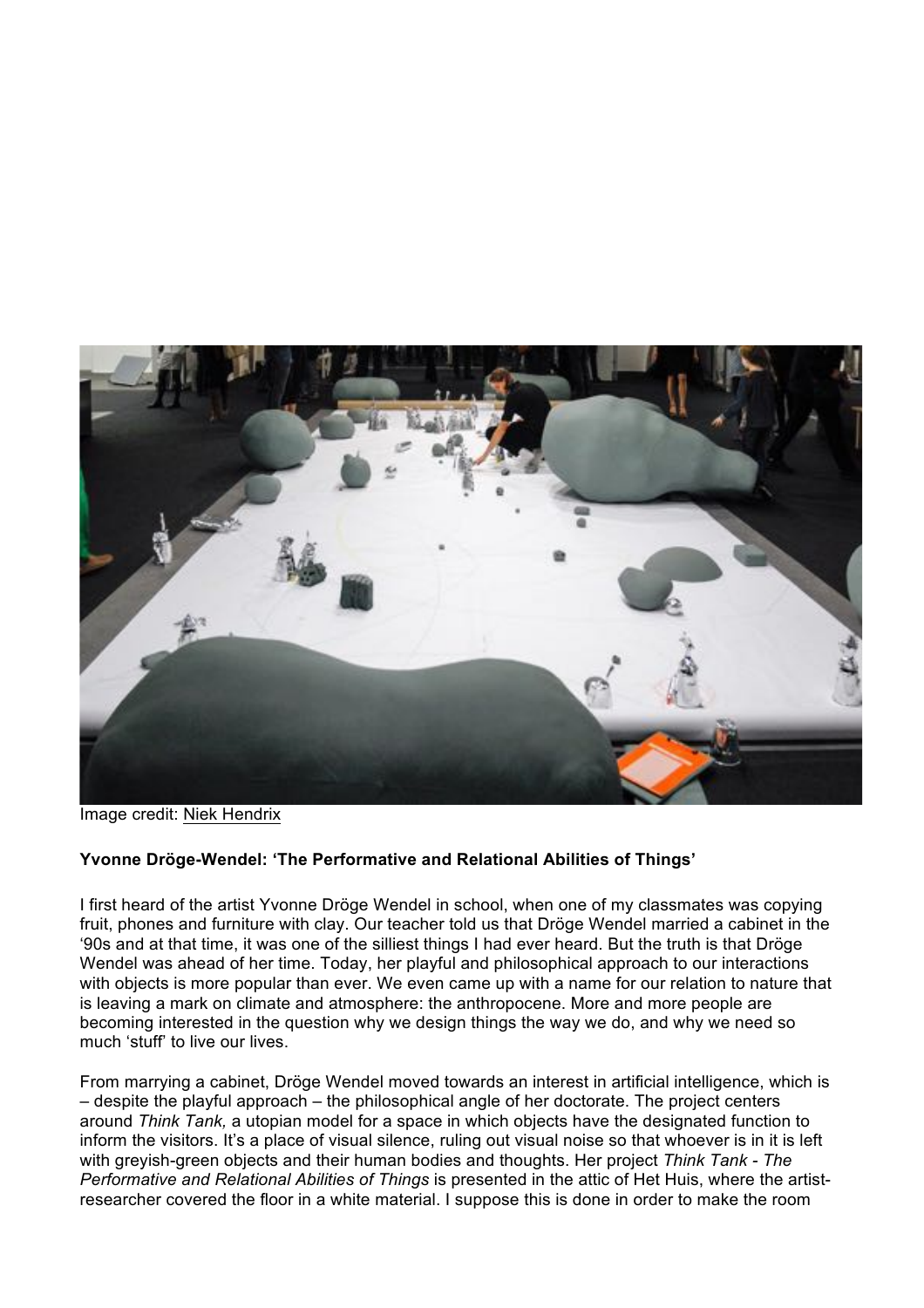feel more cosy. The default design of this room is for the audience to sit in the terraced folding seats. Dröge Wendel strategically put several of her greyish-green objects in those seats, so that the default configuration is immediately destabilised upon entering the room. The objects are thick enough to stop one from sitting on them, and claim a space for themselves, as if in a dialogue with the people in the room. They are randomly dispersed across the room and several of them are on the white-covered floor, inviting the participants for a cross-legged presentation, close to the floor.

While most people remain seated in the regular area specified for audience, some people really have no problem adapting to their new material environments. The presentation format functions as a mirror, revealing our personalities with no place to hide. I am one of the people who stay put, and from where I am I have a good view on a situation unfolding in front of me. The object sitting in the row in front of me is placed between two men in grey suits. Both of them lean in at the same time, resting their elbows comfortably on the object. It is unmistakably intimate, but the moment passes unnoticed. It's not that the object creates a relationship between them; it just highlights the relationship that we usually tend to ignore.

The presentation of the greyish-green objects successfully redirects the audience's attention to the tangible things surrounding us. It illustrates the research methods that Dröge Wendel uses in her doctorate. The way she describes it, the room is set up and the objects afre invited into the conversation.

Before engaging in a conversation with the respondents and the audience, Dröge Wendel introduces herself and her oeuvre through a short film that was originally made for the context of the A.H. Heinekenprijs voor de Kunst that she won in 2016. One of the works featured in this film is *Black Ball*. Dröge Wendel made an enormous latex ball filled with air, with a diameter of three and a half meters and a seamless black felt cover. She used the ball to create events in different European cities. The film shows somewhat surreal footage of people pushing the Black Ball through the streets. The ball is rolling to a variety of specific locations – within buildings, in the streets, in the countryside – where local communities become actively involved in the performance. It results in a kind of game, allowing people to interact spontaneously with the object as it rolls along on its journey to another community.

Like the greyish-green objects in the room, the Black Ball itself does not have a specific meaning or function and has 'just enough qualities'. It is an entity that is of neutral significance, forming a point of connection between people and their environment, while at the same time its size dictates the rules and regulations of public order, which is a red line in the artist's oeuvre. The ball is a conversation piece, in the sense that it invites to dialogue like two elbows resting on the same object. The action is open to the participation of the people who come into contact with it. The plot develops in dialogue, unpredictable and playful, depending on the empathy and attitude of the cocreators. It leaves traces like drawings, photographs and written stories, which we should see as a performative relation.

After seeing *Black Ball* move, it becomes more interesting to take a closer look at the film shown in the background. The greyish-green objects are featured in a kind of exhibition space, while people wearing vibrantly colored clothes stumble in, over, under them. Their hands move across the fabric, familiarising themselves with the density of the material that is somehow unpredictable at first sight. You don't know if an object is a massage-chair until it starts to massage you. The undefined nature of the objects creates a sense of weightlessness, devoid of function, that forces one to rethink the functions ascribed to objects in our daily life.

I am interested in this film because it is positioned in between a work of art and a documentation of a performance. The registration is directed, pointing the gaze to the interest of the maker. This, in opposition to the object on display that is, once it touches the exhibition-floor, beyond the artist's control. The practice of exhibiting is also of interest to Dröge Wendel herself, as she states that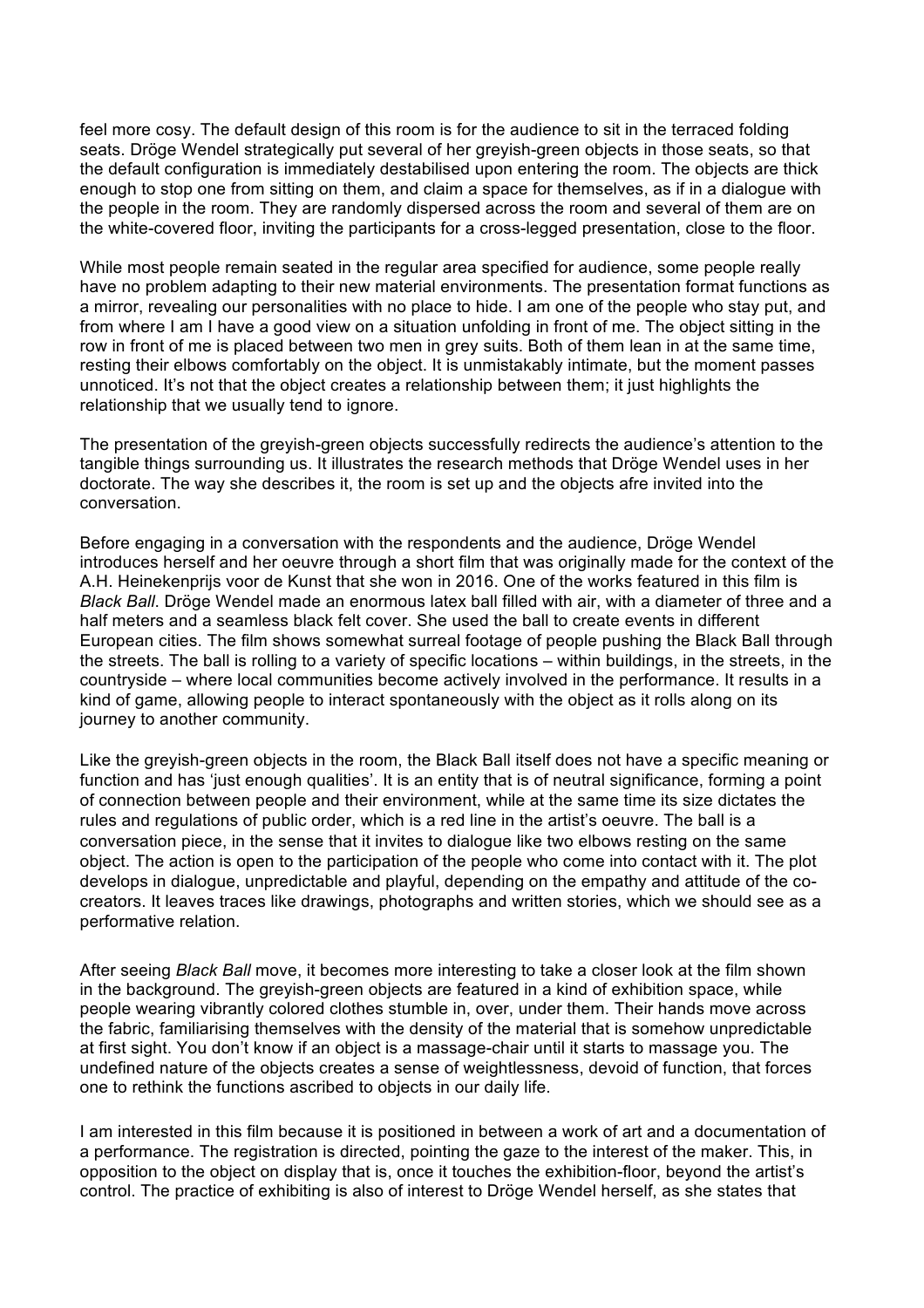there is always a form of conflict involved in an exhibition. Even though exhibiting is the one thing in particular that invites for a connection between people and objects, she also wonders if exhibitions these days can still be more than just snapshots.